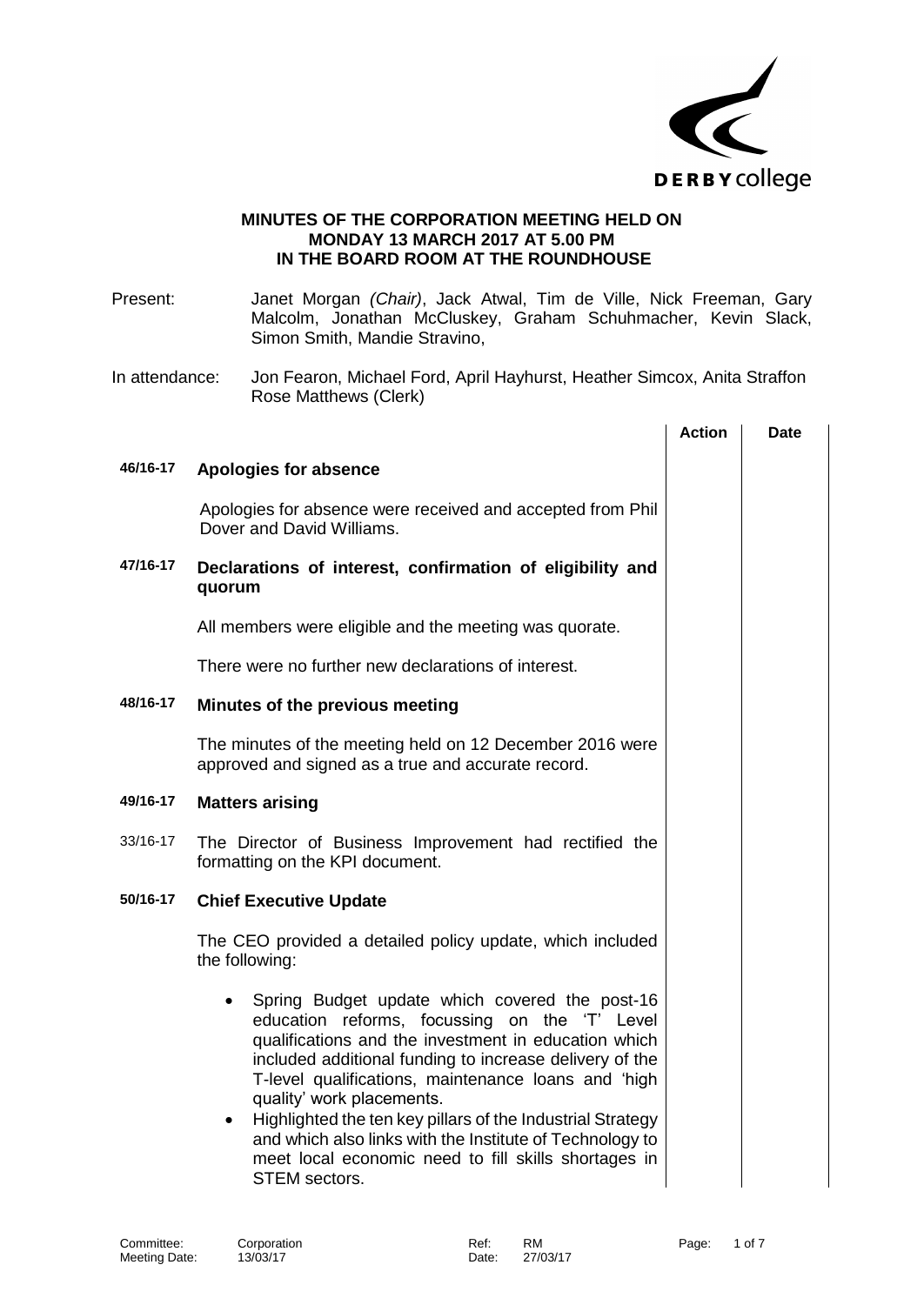| Action<br>Date |
|----------------|
|----------------|

- The Skills Commission 'Going Places' Innovation in Further Education and Skills, which was launched in December 2016 and looked at innovation within the FE sector.
- Midlands Engine Strategy Announced D2N2 would receive £62.99 million, which would support a number of projects including enabling people to develop their technical skills
- The Baker Clause will force schools to give FE providers access to their students.
- Insolvency highlighted liabilities placed on Board members of FE institutions and sixth form colleges as part of the newly introduced insolvency regime.
- Key events the CEO and senior team had attended since the last Board meeting.

## **51/16-17 Report from Curriculum and Quality Committee held on 23 February 2017**

In the absence of the Chair of the Curriculum and Quality Committee, the Deputy Principal – Education and Learner Experience shared the report from the meeting held on 23 February 2017. The meeting commenced with a tour of Little Explorers Nursery. Graham Schuhmacher asked how the nursery could become better known and share its best practice wider. The Deputy Principal explained they had been approached by Ofsted to work with RI and inadequate graded nurseries.

The Organisational Quality Performance Review was shared with the Committee that included the scorecard assessment and preparation for English and maths exams.

An update on safeguarding was provided with the biggest area of concern being wellbeing and mental health.

The Quality Improvement Plan was presented and all actions were on target for completion.

## **52/16-17 Revised Budget update January 2017 Management Accounts**

The CFO provided an update on key financials.

The College was on target to achieve the Financial Forecast presented in July 2016, with effective management of cashflow and an agreement of a small overdraft with Lloyds.

A revised forecast was submitted to the SFA following the revision of their internal guidance on the financial health of colleges. The revised forecast showed the College moving to a 'good' financial health score at the end of 2016/17 subject to hitting the revised 9% EBITDA measure.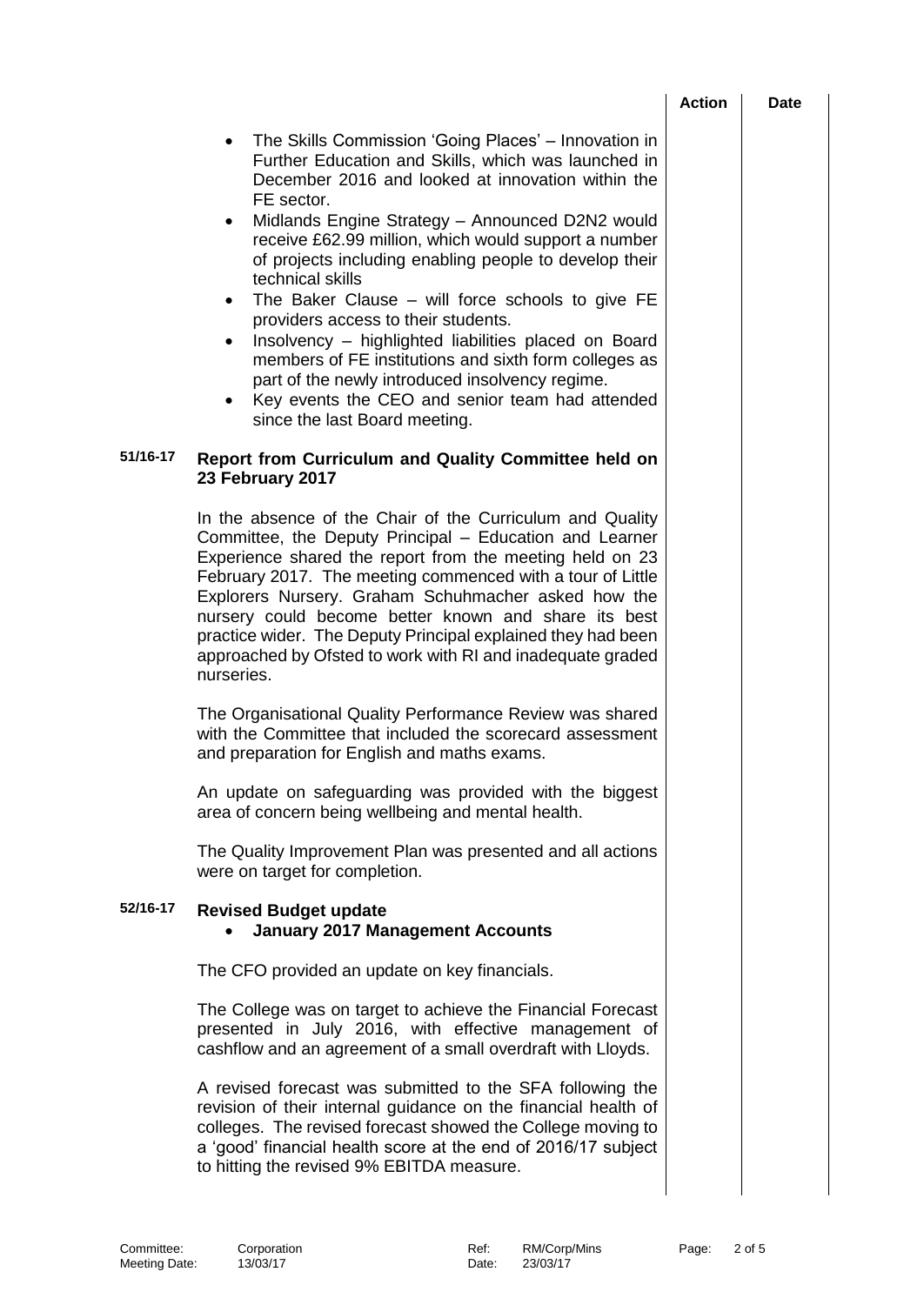|                             |                                                                                                                                                                                                                                                                                                                                                                                                                                                                                                                                                                                                                                                                                                                                                                        | <b>Action</b> | <b>Date</b> |
|-----------------------------|------------------------------------------------------------------------------------------------------------------------------------------------------------------------------------------------------------------------------------------------------------------------------------------------------------------------------------------------------------------------------------------------------------------------------------------------------------------------------------------------------------------------------------------------------------------------------------------------------------------------------------------------------------------------------------------------------------------------------------------------------------------------|---------------|-------------|
|                             | Cost savings were continually pursued with savings being<br>made in security services and models of curriculum delivery<br>refined and further cost saving options were being explored.                                                                                                                                                                                                                                                                                                                                                                                                                                                                                                                                                                                |               |             |
| 53/16-17                    | <b>Key Performance Indicators</b>                                                                                                                                                                                                                                                                                                                                                                                                                                                                                                                                                                                                                                                                                                                                      |               |             |
|                             | The Business Improvement Director presented the KPIs.                                                                                                                                                                                                                                                                                                                                                                                                                                                                                                                                                                                                                                                                                                                  |               |             |
|                             | The Deputy Principal – Education and Learner Experience<br>had already presented the attendance figures as part of the<br>OQPR. Nick Freeman pointed out they KPIs were headed<br>under each of the College's ambitions, he asked if the activity<br>and the result were aligned. The Deputy CEO explained a<br>mid-year and end of year review was carried out which was<br>much broader and in depth, although the Business<br>Improvement Director monitored in-year and presented any<br>that have closed. The Business Improvement Director would<br>share the more detailed analysis with Nick.                                                                                                                                                                  | MF            | 22/05/17    |
| 54/16-17                    | <b>Employer Engagement Strategy</b>                                                                                                                                                                                                                                                                                                                                                                                                                                                                                                                                                                                                                                                                                                                                    |               |             |
|                             | A presentation was delivered by the Deputy Principal -<br>Employer and Economic Affairs, which detailed the work<br>carried out to enact the Employer Engagement Strategy<br>through;                                                                                                                                                                                                                                                                                                                                                                                                                                                                                                                                                                                  |               |             |
|                             | Delivering<br>leadership training<br>programmes<br>and<br><b>ERASMUS</b> projects in Europe.<br>Working closely with the D2N2 local enterprise<br>$\bullet$<br>partnership, to meet sector needs.<br>Delivering Apprenticeships across ten sector disciplines.<br>٠<br>Securing a £335K growth at the beginning of this year.<br>The Apprenticeship Recruitment Team working with new<br>employers.<br>The Work Experience Employer Skills Academies and<br>Employer Academies – offering part-time, seasonal and<br>full-time apprentice jobs to the College's full-time<br>students.<br>A newly formed Recruitment Team.<br>Roundhouse Events lettings activity.<br>The Work Experience team working with employers,<br>allowing students to access work experience. |               |             |
| 55/16-17                    | <b>Strategic Risk Monitoring</b>                                                                                                                                                                                                                                                                                                                                                                                                                                                                                                                                                                                                                                                                                                                                       |               |             |
|                             | The Director of Business Improvement summarised his report<br>which detailed the high priority risks identified in the Corporate<br>Risk Register and gave a summary of current litigation action<br>being taken against the College.                                                                                                                                                                                                                                                                                                                                                                                                                                                                                                                                  |               |             |
| Committee:<br>Meeting Date: | Kevin Slack questioned progress with the Lennartz VAT<br>arrangements. The CFO provided an update with the tribunal<br>case expected to take place in in late April/May. Kevin asked<br>for reassurance the College had the funds and was prepared<br>to pay should the case not be successful. The CFO confirmed<br>this had been budgeted should the case not prove successful.<br>Corporation<br>Ref:<br>RM/Corp/Mins<br>13/03/17<br>23/03/17<br>Date:                                                                                                                                                                                                                                                                                                              | Page:         | 3 of 5      |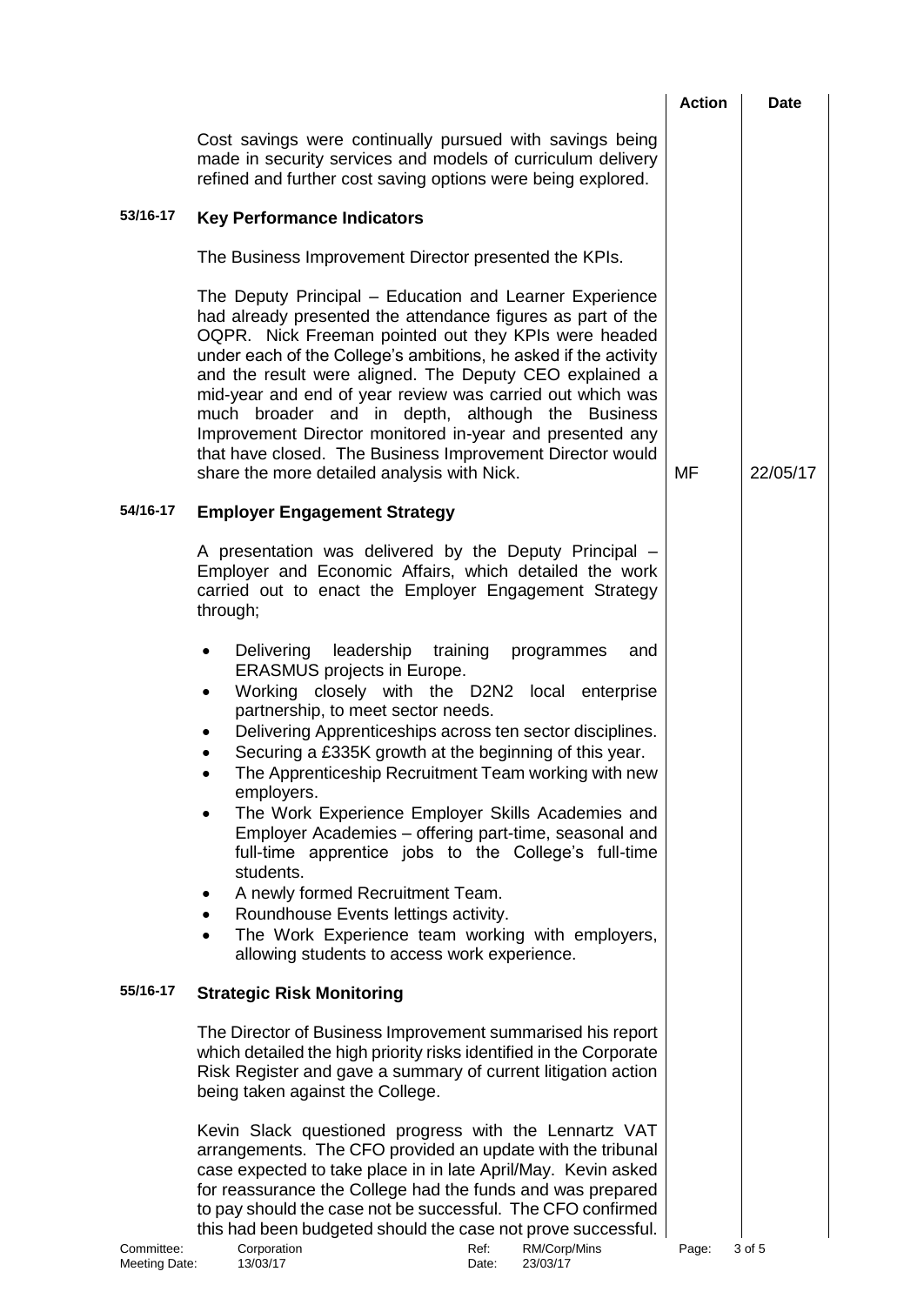|                             |                                                                                                                                                                                                                                                                                                                     | <b>Action</b> | <b>Date</b> |
|-----------------------------|---------------------------------------------------------------------------------------------------------------------------------------------------------------------------------------------------------------------------------------------------------------------------------------------------------------------|---------------|-------------|
|                             | There were no significant Health and Safety incidents.                                                                                                                                                                                                                                                              |               |             |
|                             | There had been 195 safeguarding disclosures between 1<br>September 2016 and January 2017, which primarily related to<br>well-being and mental health issues.                                                                                                                                                        |               |             |
|                             | Two referrals had been made to Prevent, with both deemed<br>not to be of significant risk. One student was a potential<br>Channel referral.                                                                                                                                                                         |               |             |
| 56/16-17                    | <b>Employee Engagement Policy</b>                                                                                                                                                                                                                                                                                   |               |             |
|                             | The Employee Engagement Policy had been updated to<br>reflect current practices for employee engagement within the<br>College and was presented for approval.                                                                                                                                                       |               |             |
|                             | The Board approved the updated Employee Engagement<br>Policy.                                                                                                                                                                                                                                                       |               |             |
| 57/16-17                    | Report from the Search and Governance Committee -<br><b>18 January 2017</b>                                                                                                                                                                                                                                         |               |             |
|                             | In the absence of the Search and Governance Committee<br>Chair, the Corporation Chair reported to the Board following<br>the meeting held on 18 January 2017.                                                                                                                                                       |               |             |
|                             | The Search and<br>Governance Committee's<br>Terms<br>of<br>Reference had been reviewed with no significant changes<br>The Committee recommended the Terms of<br>made.<br>Reference for Adoption by the Board.                                                                                                       |               |             |
|                             | The Board approved the Search and Governance Terms<br>of Reference.                                                                                                                                                                                                                                                 |               |             |
|                             | The Committee reviewed the attendance data for 2015-16.<br>The Clerk was asked to update the report for Corporation to<br>include the wider Board engagement.                                                                                                                                                       |               |             |
|                             | The Committee asked the Board to consider if there was a<br>need to discuss attendance with individual members and<br>recommended the Board retained the 80% attendance target.                                                                                                                                     |               |             |
|                             | The Board considered committee and Board meeting<br>attendance and noted the wider engagement by Board<br>Members and therefore did not deem it necessary to<br>discuss attendance with individual members.                                                                                                         |               |             |
|                             | The Board approved the 80% attendance target.                                                                                                                                                                                                                                                                       |               |             |
|                             | It was noted the Audit Committee Self-Assessment had been<br>reviewed and actioned by the Audit Committee.<br>The Corporation Self-Assessment results were presented to<br>the Committee. The Clerk had revised the report prior to<br>Corporation to include the action taken with regard to each<br>point raised. |               |             |
| Committee:<br>Meeting Date: | Corporation<br>RM/Corp/Mins<br>Ref:<br>13/03/17<br>23/03/17<br>Date:                                                                                                                                                                                                                                                | Page:         | 4 of 5      |